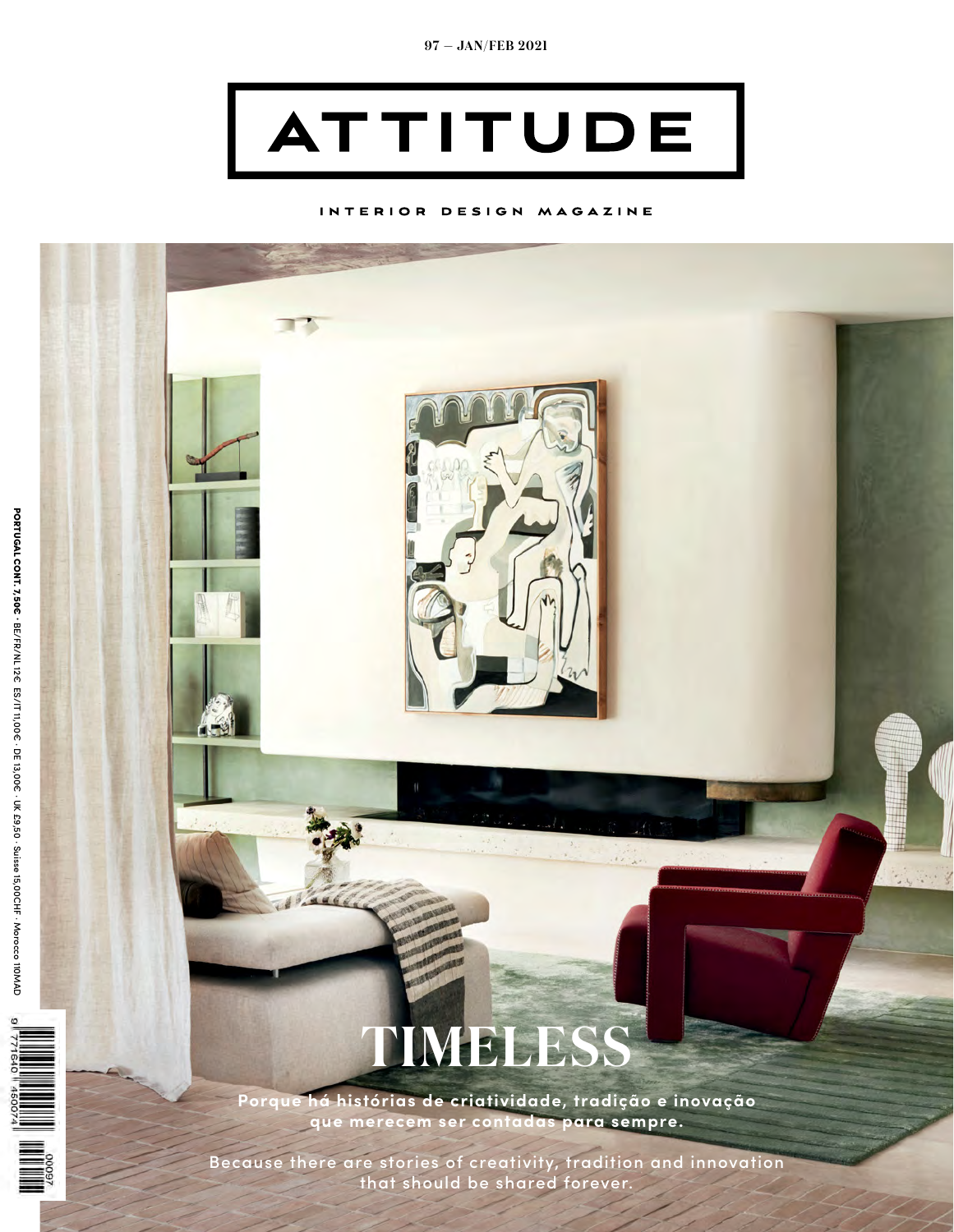Design, design de produto e de mobiliário, design de interiores e arquitectura. Tudo é um processo. Um método activo que o designer mexicano Héctor Esrawe impõe no seu trabalho e na sua equipa de meia centena de profissionais, entre arquitectos, designers gráficos e industriais, engenheiros e administrativos. A partir da América Latina, o estúdio Esrawe vai fixando as suas obras em diversos recantos do mundo.

## ESRAWE STUDIO

*Design, product and furniture design, interior design and architecture. Everything is a process. This is the active method that the Mexican designer Héctor Esrawe applies to his work and to his team of about 50 professionals that includes architects, graphic and industrial designers, engineers and admistrative staff. Based in Latin America, the Esrawe studio has been building its projects in different corners of the world.* 

www.esrawe.com

Shifting Parabola. Photo © Genevieve Lutkin



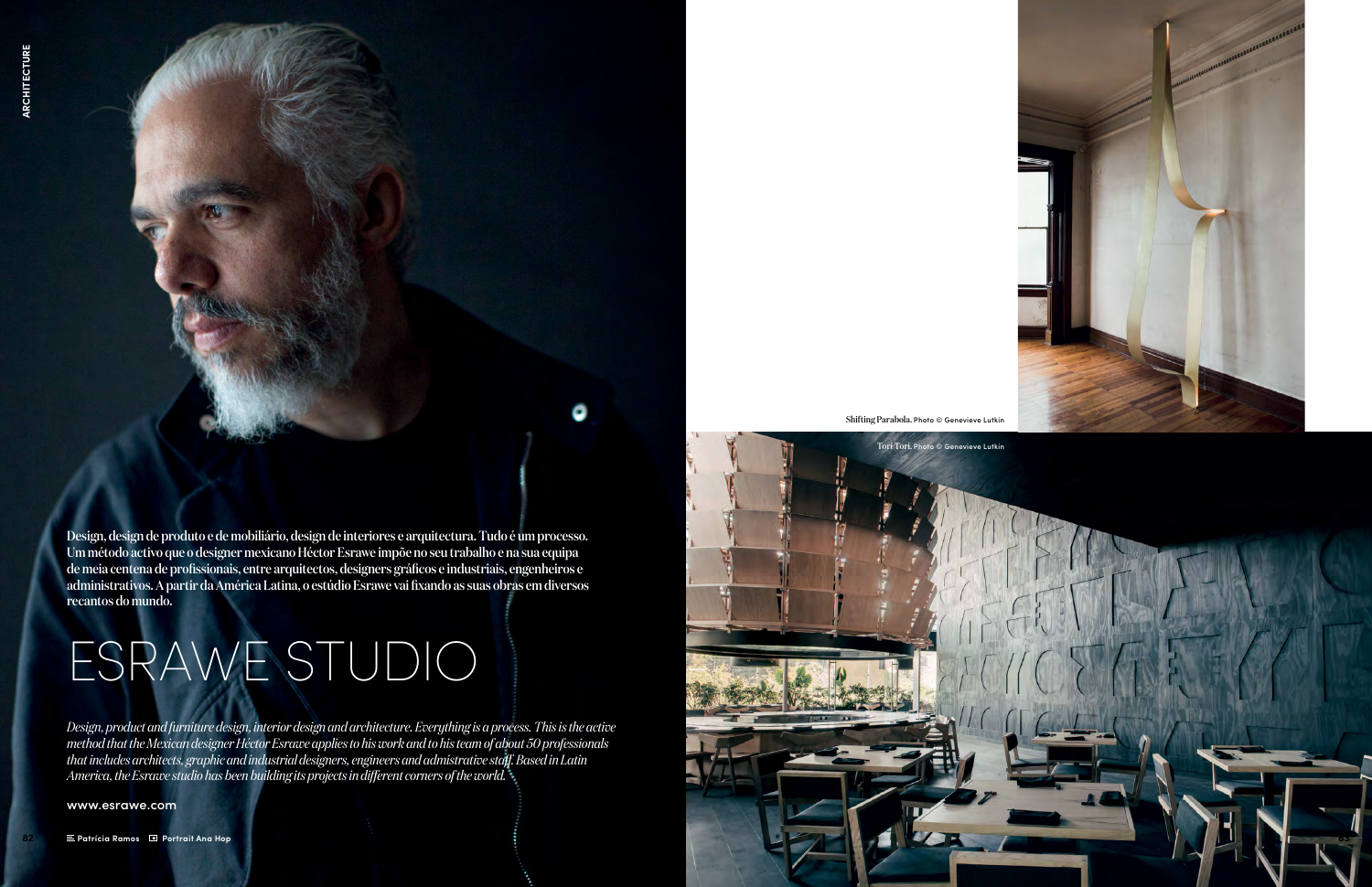**Mobiliário, design de interiores e arquitectura. Como é que a identidade Esrawe se reflecte nestas três áreas?** Somos um estúdio multidisciplinar, através da nossa metodologia desenvolvemos projectos de escalas e tipologias diferentes. Estes projectos variam desde a concepção de um vaso de vidro até ao design de interiores de uma sala de concertos. Acreditamos firmemente na colaboração e interacção multidisciplinar. Graças a isso, gerámos um processo activo que nos permite trabalhar como uma plataforma de aprendizagem contínua aberta à participação, crescimento, diálogo e colaboração.

Construímos e criamos uma linguagem única para cada projecto. Não acreditamos em fórmulas e repetições, não acreditamos em ter um estilo ou caminhar sobre os nossos passos anteriores. Acreditamos profundamente que a nossa cultura tem uma herança incrível e aplica- -mo-la com rigor e respeito, mas tentando sempre traduzi-la em novos significados, expressões e possibilidades. Não acreditamos no design como sendo branco ou preto, é entre aquela escala cinzenta onde nos sentimos mais confortáveis, onde podemos trabalhar diferentes tipologias de projectos, como o artesanato ou a tecnologia, luxo ou projectos sociais, porque nos baseamos na sua essência. Não nos esquecemos de onde vimos. A nossa abordagem é moldada pelas competências que nos nutrem há gerações. Olhamos para trás para aprender como as coisas foram criadas, mas tendo um olho na evolução e transformação. Acreditamos na colaboração como uma experiência de aprendizagem constante. Digo frequentemente que, assim que se remove o "ego" da mesa, a única coisa que pode acontecer é aprender algo novo.

**Enquanto designer industrial, como desenvolveu o seu gosto e trabalho pela arquitectura?** Há muitos anos que colaboro com arquitectos que fazem interiores. As colaborações têm-me permitido trabalhar de uma forma horizontal onde as nossas opiniões mútuas definem a expressão e as soluções no projecto; por outro lado, um terço da minha equipa é composta por arquitectos, pelo que se tornou num passo natural no meu caminho.

**Furniture, interior design, and architecture. How is Esrawe's identity reflected in these three areas?** We are a multidisciplinary studio, through our methodology we develop projects with different scales and typologies. These projects vary from designing a glass vase to the interior design of a concert hall. We firmly believe in collaboration and multidisciplinary interaction. Thanks to this, we have generated an active process that allows us to work as a continuous learning platform open to participation, growth, dialogue and collaboration.

We build and create a unique language for each project. We don't believe in formulas and repetition, we don't believe in having a style or simply following our previous steps. We profoundly believe that our culture has an incredible heritage and we apply it with rigor and respect, while always trying to translate it into new meanings, expressions, and possibilities. We don't believe in design as being black or white, it's somewhere on that grey scale where we feel more comfortable, where we can work on different typologies of projects, with crafts or technology, luxury or social projects, because we are based on their essence. We don't forget where we come from. Our approach is shaped by the skills that have nourished us for generations. We look back to learn how things were created, but keeping an eye on evolution and transformation. We firmly believe in collaboration as a continuous learning experience. I constantly say that once you remove the 'ego' from the table, the only thing that can happen is that you learn something.

**As an industrial designer, how did you develop your taste and work for architecture?** I've been collaborating with architects doing interiors for many years. That allowed me to work in a horizontal way, where our mutual opinions define the expression and solutions in the project. On the other hand, a third of my team are architects, so it became a natural step in my path.



"Giro" taças/*bowls*. Photo © Esrawe Studio